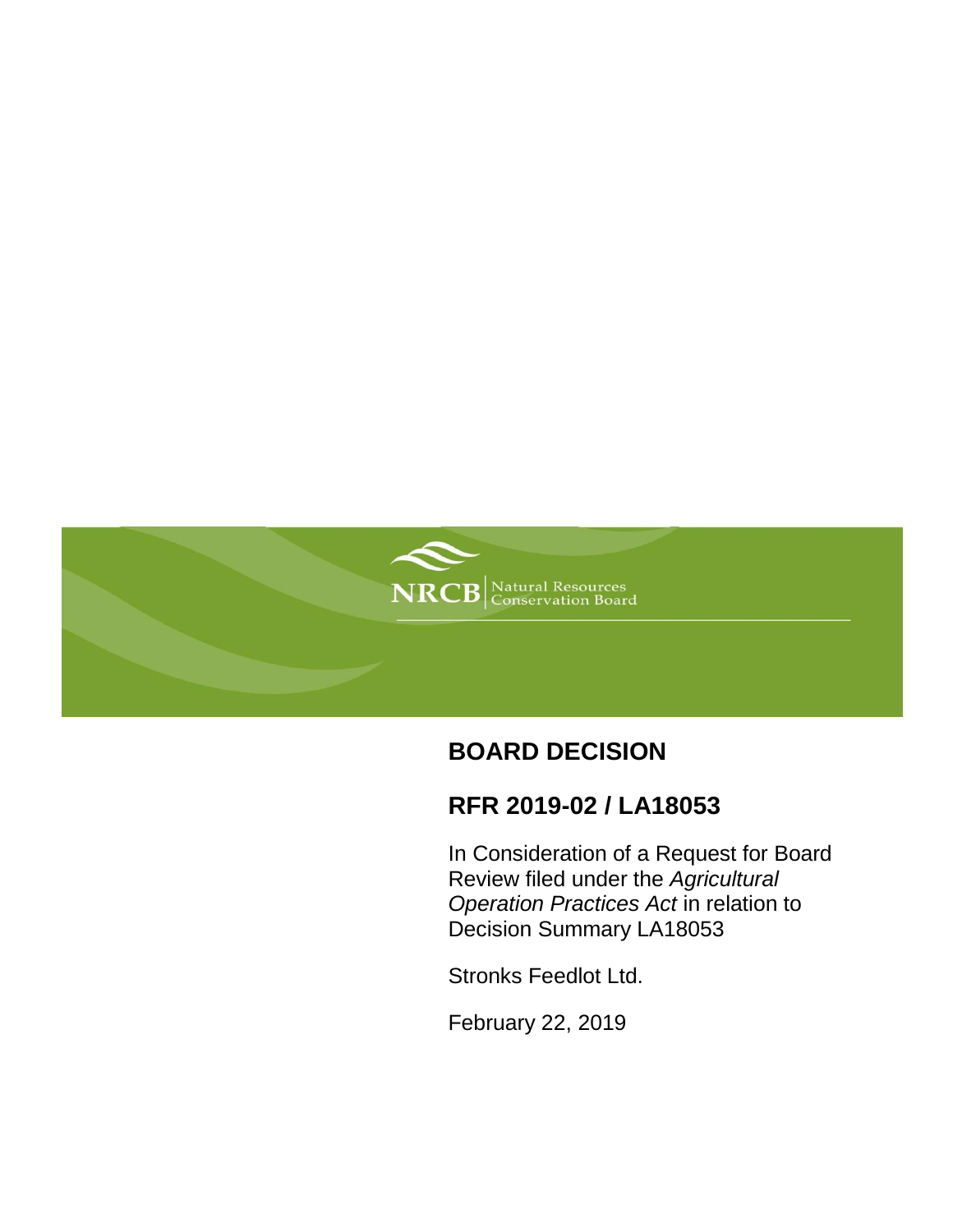# **Background**

On January 18, 2019, NRCB approval officer Carina Weisbach issued Decision Summary LA18053 in relation to the expansion of the confined feeding operation (CFO) proposed by Stronks Feedlot Ltd. (Stronks) at NW 33-10-20 W4M in Lethbridge County. Stronks' proposed expansion includes increasing the permitted number of beef finishers from 6,500 to 10,000, constructing two rows of pens, constructing a runoff pump out pit, and permitting one row of already constructed but unpermitted pens. In Decision Summary LA18053, the approval officer approved Stronks' application, subject to a number of conditions.

Pursuant to Section 22(4) of the *Agricultural Operation Practices Act* (AOPA*)*, on January 23, 2019 a Request for Board Review (RFR) of Decision Summary LA18053 was filed by Stronks, as represented by Mr. Carson Stronks. The RFR was filed within the 10-day filing deadline established by AOPA.

All directly affected parties were provided with a copy of the RFR and notified of the Board's intent to meet and deliberate on this matter. Directly affected parties with an adverse interest to the matters raised in the RFR were provided the opportunity to make a rebuttal submission in response. The Board did not receive any rebuttal submissions.

The Board convened to deliberate on the RFR on February 12 and 21, 2019.

## **Jurisdiction**

The Board's authority for granting a review of an approval officer's decision is found in Section 25(1) of the *AOPA*, which states:

- *25(1) The Board must, within 10 working days of receiving an application under section 20(5), 22(4) or 23(3) and within 10 working days of the Board's determination under section 20(8) that a person or organization is a directly affected party,*
	- *(a) dismiss the application for review, if in the opinion of the Board, the issues raised in the application for review were adequately dealt with by the approval officer or the issues raised are of little merit, or*
	- *(b) schedule a review.*

The Board considers that a party requesting a review has the onus of demonstrating that there are sufficient grounds to merit review of the approval officer's decision. Section 14 of the *Board Administrative Procedures Regulation* describes the information that must be included in each RFR.

## **Documents Considered**

The Board considered the following information in arriving at its decision:

- Decision Summary LA18053 dated January 18, 2019 and its companion technical document;
- RFR filed by Stronks, dated January 23, 2019; and
- Portions of the public record maintained by the approval officer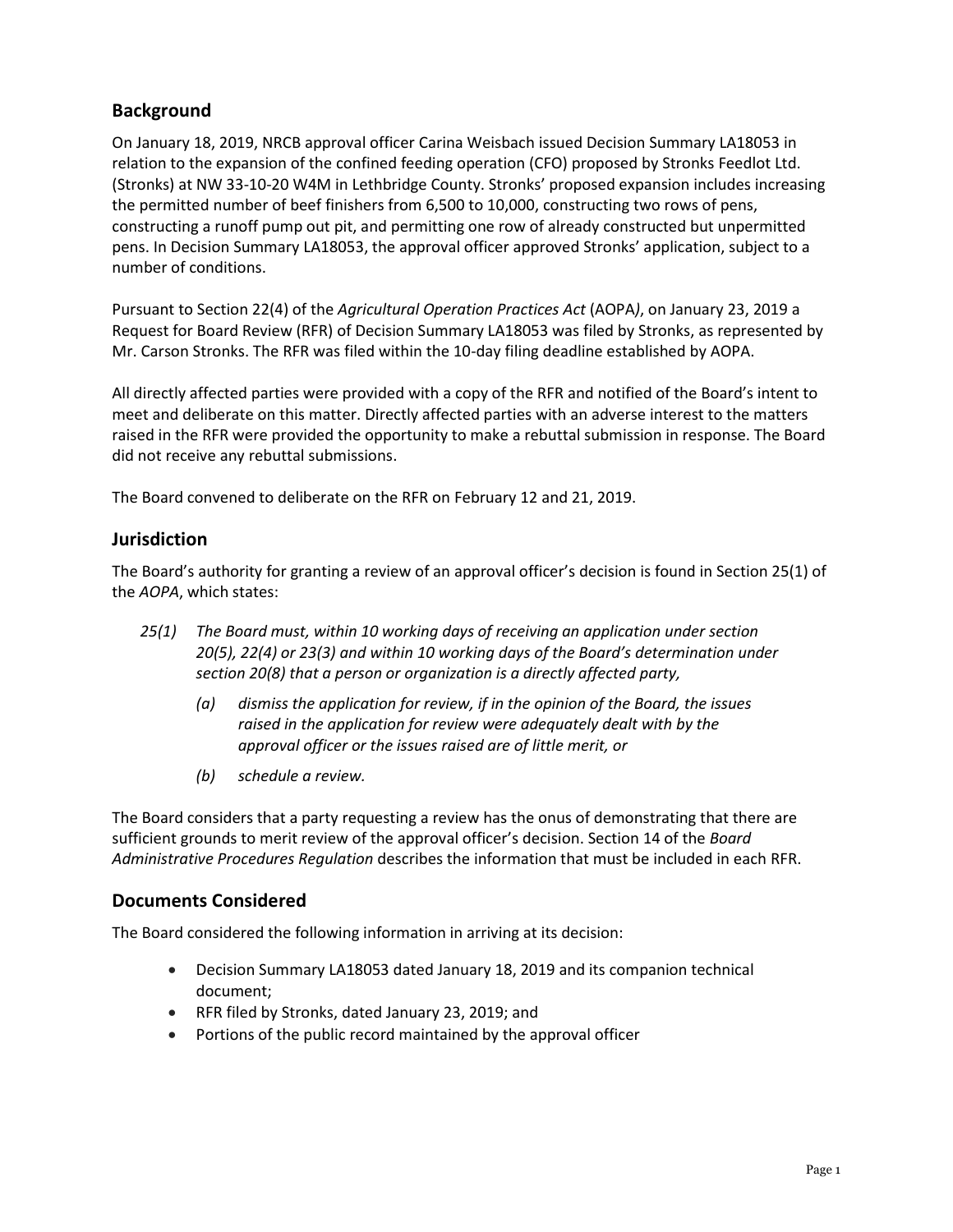## **Board Deliberations**

The AO Decision Summary approved the application by Stronks and specified a total of eighteen conditions that are included in Approval LA18053.

As a preliminary matter, the Board noted that the Stronks RFR states that the survey to the Lanser residence as required by condition 10 of Approval LA18053 is no longer required as Stronks has obtained an MDS waiver from Lanser. The Board finds that this issue does not merit Board review as it is a matter that is more appropriately managed by the approval officer and field services.

The RFR asks the Board to remove two of those conditions (6 and 7), and questions the necessity of two additional conditions (16 and 18). The Board considers that the intent of the RFR is to request the removal of all four conditions, listed below as they appear in Approval LA18053:

• Condition 6

The permit holder shall provide the NRCB with a written construction completion report for the runoff pump out. The report shall be stamped and signed by a "professional engineer'' as defined in the Standards and Administration Regulation, who has supervised the construction. The report shall:

- Confirm that the professional engineer was supervising the construction
- Certify that the runoff pump out was constructed at the location specified in the site plan provided with the application;
- Confirm that the concrete used to construct the runoff pump out has a minimum 56 day strength of 32 MPa, that the walls and floor of the pump out are adequately reinforced and that all floor/wall joints and extrusions have been properly sealed to prevent leakage from occurring.
- Condition 7

The permit holder shall not allow runoff to enter the runoff pump out until the facility has been inspected by NRCB personnel and determined by them, in writing, to have been constructed in accordance with the terms and conditions of this permit.

Condition 16

The permit holder shall conduct annual soil testing in the natural catchment area commencing in 2019. The sampling shall be conducted by a professional agrologist and with the same requirements and at the same locations as directed by the Board in Board Decisions RFR 2018-07 / LA 17038 and 2018-09 / LA 17038. (" ... must divide the catchment area into four equally large sections with five samples per section at two sample depths (0 cm - 15 cm; 15 cm- 60 cm). The five samples per section can be combined into two composite samples of 0 cm - 15 cm and 15 cm - 60 cm for soil analysis (total of eight samples) Follow the soil analysis requirement referenced in Schedule 3 of the Standards and Administration Regulation under AOPA for extractable nitrate-nitrogen and soil salinity."). The soil testing results must be submitted annually by December 15 to the NRCB. The NRCB may revise those requirements as determined necessary, in writing.

Condition 18

If the nitrate nitrogen and EC levels in the natural catchment area (as shown on site plan) still exceed the AOPA nutrient application limits by October 1, 2024 (section 24 and 25, Standards and Administration Regulation and schedule 3) the permit holder shall either: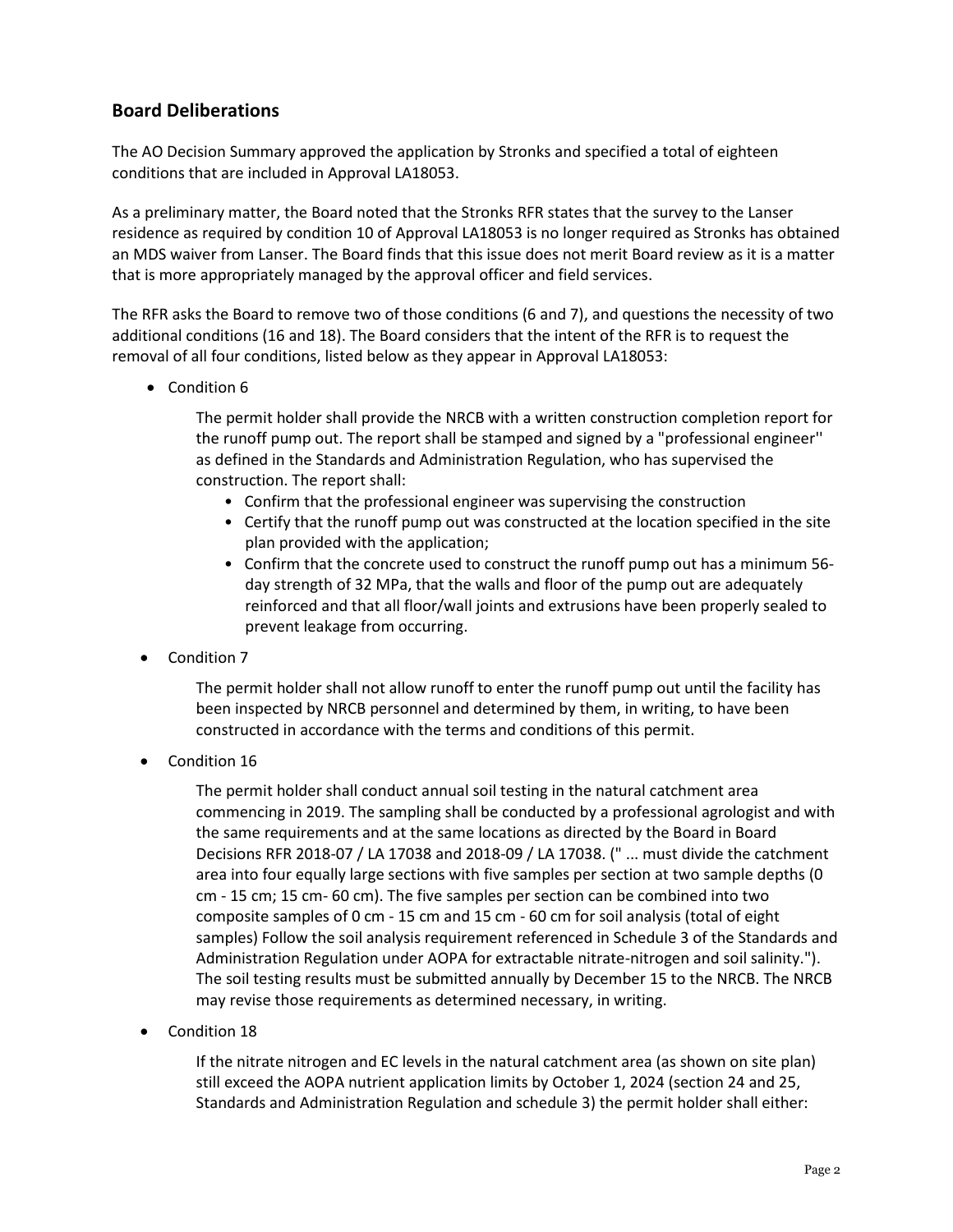- depopulate the feedlot pens and remove all manure from the CFO facilities and runoff from the natural catchment area by December 1, 2024, or alternatively,
- obtain a permit to implement an alternative runoff control system which addresses the AOPA ground and surface water protection requirements. The implementation of this alternative runoff control system shall be in place prior to December 1, 2024.

The NRCB reserves the right to amend this condition should information become available to support the change.

The Board met on February 12 and 21, 2019 to deliberate on the filed RFR. In its deliberations, the Board considered whether a review was warranted for each of those conditions.

### **The request to remove conditions 6 and 7**

The Board first considered Stronks' request to remove conditions 6 and 7. Stronks supports its request by stating that "an alternative solution for a pump out site was accepted by the Approval Officer, after the permit was issued". The approval officer's record shows that Stronks forwarded a "runoff pumpsite plan" via email to the approval officer on January 21, 2019, subsequent to the issuance of Approval LA18053 on January 18, 2019. Given that the modification was proposed after the approval was issued, the Board would direct Stronks back to the approval officer to identify steps necessary to obtain an amendment of Approval LA18053, if its intent remains to pursue this alternate pump out plan.

The Board finds that the Stronks' request to have the Board remove conditions 6 and 7 does not merit review by the Board.

#### **The request to remove condition 16**

Condition 16 sets out soil testing requirements in the natural catchment area. In support of Stronks' request to remove this condition, the RFR states that "our Nutrient Management Plan has been accepted by the NRCB … and that this plan enables us to manage nutrients as we see fit, within a time frame for our operation". As stated in Board Decision 2018-09/LA17038:

Furthermore, the Board is concerned that Stronks continues to disagree that soil sampling is necessary in the natural catch basin given that s. 9(7) states that a manure storage facility or manure collection area may be approved if it has a liner or a protection system that uses biological methods, monitoring or performance standards that provide equal or greater protection than that provided by subsection (6). In relying on the ability of crops to take up nutrients as the protection system—a biological method as opposed to a physical liner—Stronks must utilize soil sampling and a properly developed plan; otherwise, there is no ability to reliably predict or track catch basin performance.

The AOPA Standards and Administration Regulation clearly states that a manure collection area that relies on biological methods must provide equal or greater protection than that specified for a constructed liner. The Board finds, as stated in Board Decision 2018-09/LA17038, that soil sampling is necessary to reliably track catchment area performance.

The Stronks' nutrient management plan prepared by Mr. Lubberts of Complete Agronomic Services, Inc. clearly includes "regular soil testing (at least annually)". The soil testing requirements specified in condition 16 are a necessary component of measuring the effectiveness of the Stronks' nutrient management plan and are necessary for the NRCB field services to determine whether the natural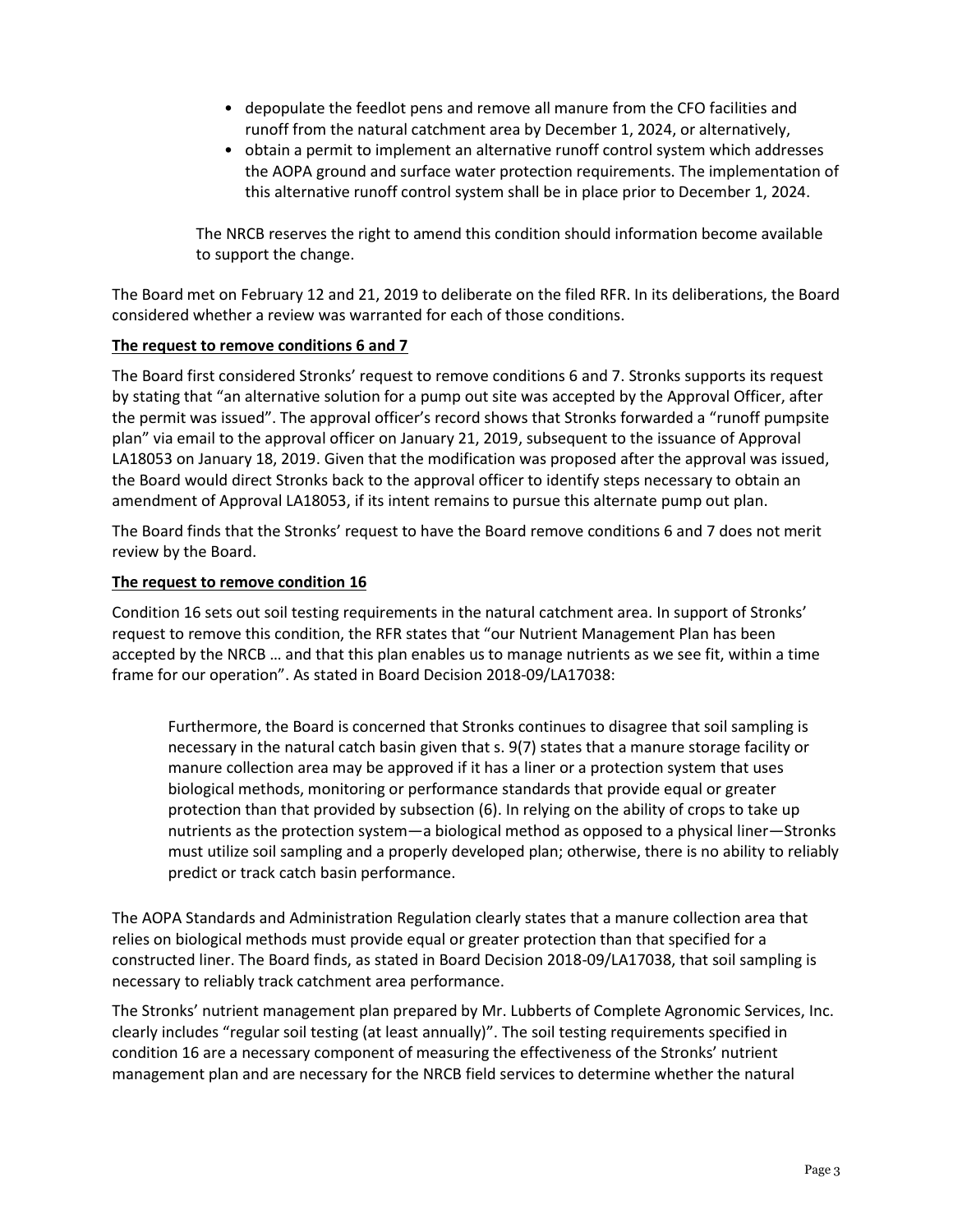catchment area is meeting the performance standard required by s.9(7) of the Standards and Administration Regulation.

The Board finds that the approval officer adequately dealt with the annual soil testing issues and therefore the Board will not review the Stronks' request to remove condition 16 in Approval LA18053.

#### **The request to remove condition 18**

The Board is prepared to grant a review in relation to the Stronks' request to remove Condition 18. The Board understands that, to be successful, the Stronks' nutrient management plan must achieve compliance with the nitrogen and electrical conductivity (EC) application limits identified in s.25 of the Standards and Administration Regulation. That said, the Board has not found any explanation why the approval officer chose the December 1, 2024 date.

The current Stronks' nutrient management plan does not provide sufficient detail for the Board to assess the appropriateness of the December 1, 2024 date. The Board expects that the nutrient management plan and annual testing will provide the information necessary to determine the effectiveness and feasibility of the natural catchment area. To be successful, the nutrient management plan must satisfy the protection requirements set out in the Standards and Administration Regulation. While the Board understands the complexities of forecasting precise timing in which nitrate/EC levels will fall within AOPA standards, it is expected that Stronks provides a reasonable timeframe for successfully implementing a biological control that satisfies s.9(7) of the Standards and Administration Regulation. In doing so, the Board is also interested in what indicators (and timelines) might lead to the conclusion that the nutrient management plan is unlikely to achieve the necessary result.

The Board will conduct a review of condition 18 of Approval LA18053. The Board require Stronks to file an updated nutrient management plan that includes reasonable annual performance objectives, including expected runoff removal volumes (as a percentage of total runoff) from the catchment area, and to identify if these numbers are dependent on the choice of pump out system. Details on the proposed operating criteria for the pump out system(s) should be included. Stronks' updated nutrient management plan must be prepared by a professional agrologist.

The Board expects that the nutrient management plan will identify if and how pump out volumes of manure impacted runoff will impact the efficacy of achieving nutrient loading requirements as set out in the Standards and Administration Regulation. In providing these performance objectives, the Board understands that annual variables may affect short term results. However, the performance objectives should include progressive minimum targets that will achieve the required objectives within a specified and reasonable timeline. The nutrient management plan should also provide for the possibility that it is not achieving the necessary results. In that case, the plan should include the Stronks' commitment to obtain a permit and implement an alternative runoff control system that does not rely on biological methods.

The Board will conduct an oral hearing to consider revising condition 18 of Approval LA18053. The Board will set the date for that hearing once it receives an updated nutrient management plan from Stronks.

In conducting an oral hearing, the Board will have the benefit of evidence from the proponent and the approval officer.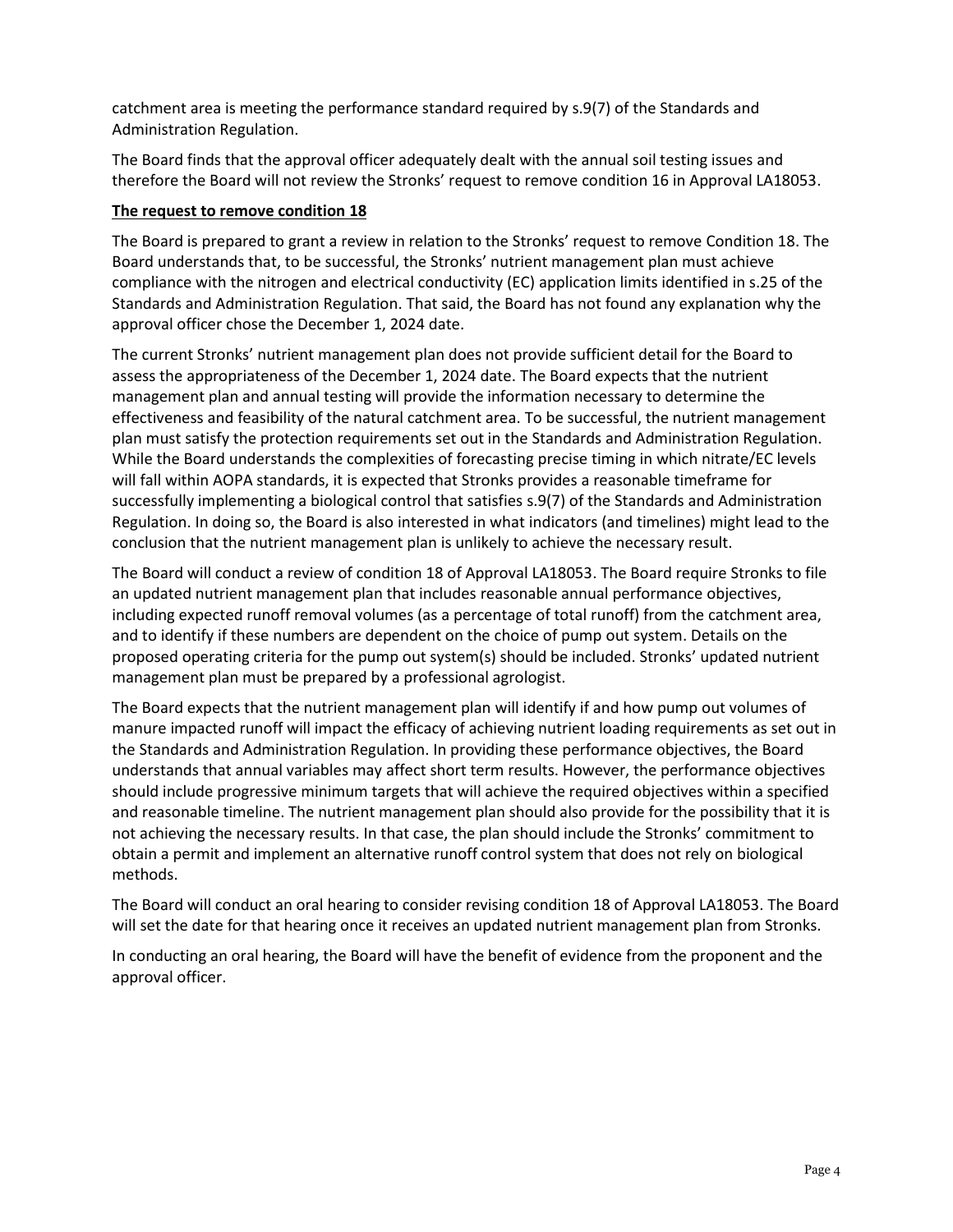# **Decision**

As a result of the Board's deliberations, it has determined that a review is warranted to consider whether to amend condition 18 of Approval LA18053.

Issues not warranting Board review:

- Request to remove conditions 6 and 7 (Stronks may apply to the approval officer for an amendment); and
- Request to remove condition 16

### **Review Process**

The Board will conduct an oral hearing to consider revising condition 18 of Approval LA18053. The Board will set the date for that hearing once it receives an updated nutrient management plan from Stronks. In setting a hearing date, the Board may provide an opportunity for field services to make an advance submission in relation to Stronks' updated nutrient management plan.

Written submissions are to be directed to the attention of Laura Friend at the Calgary offices of the NRCB. The Board will ensure that all materials are circulated prior to the oral hearing.

\_\_\_\_\_\_\_\_\_\_\_\_\_\_\_\_\_\_\_\_\_\_\_\_\_\_\_\_ \_\_\_\_\_\_\_\_\_\_\_\_\_\_\_\_\_\_\_\_\_\_\_\_\_\_\_\_

\_\_\_\_\_\_\_\_\_\_\_\_\_\_\_\_\_\_\_\_\_\_\_\_\_\_\_\_ \_\_\_\_\_\_\_\_\_\_\_\_\_\_\_\_\_\_\_\_\_\_\_\_\_\_\_\_

DATED at CALGARY, ALBERTA, this 22 day of February, 2019.

*Original signed by:*

Peter Woloshyn **L. Page Stuart** 

Sandi Roberts **Keith Leggat** Keith Leggat